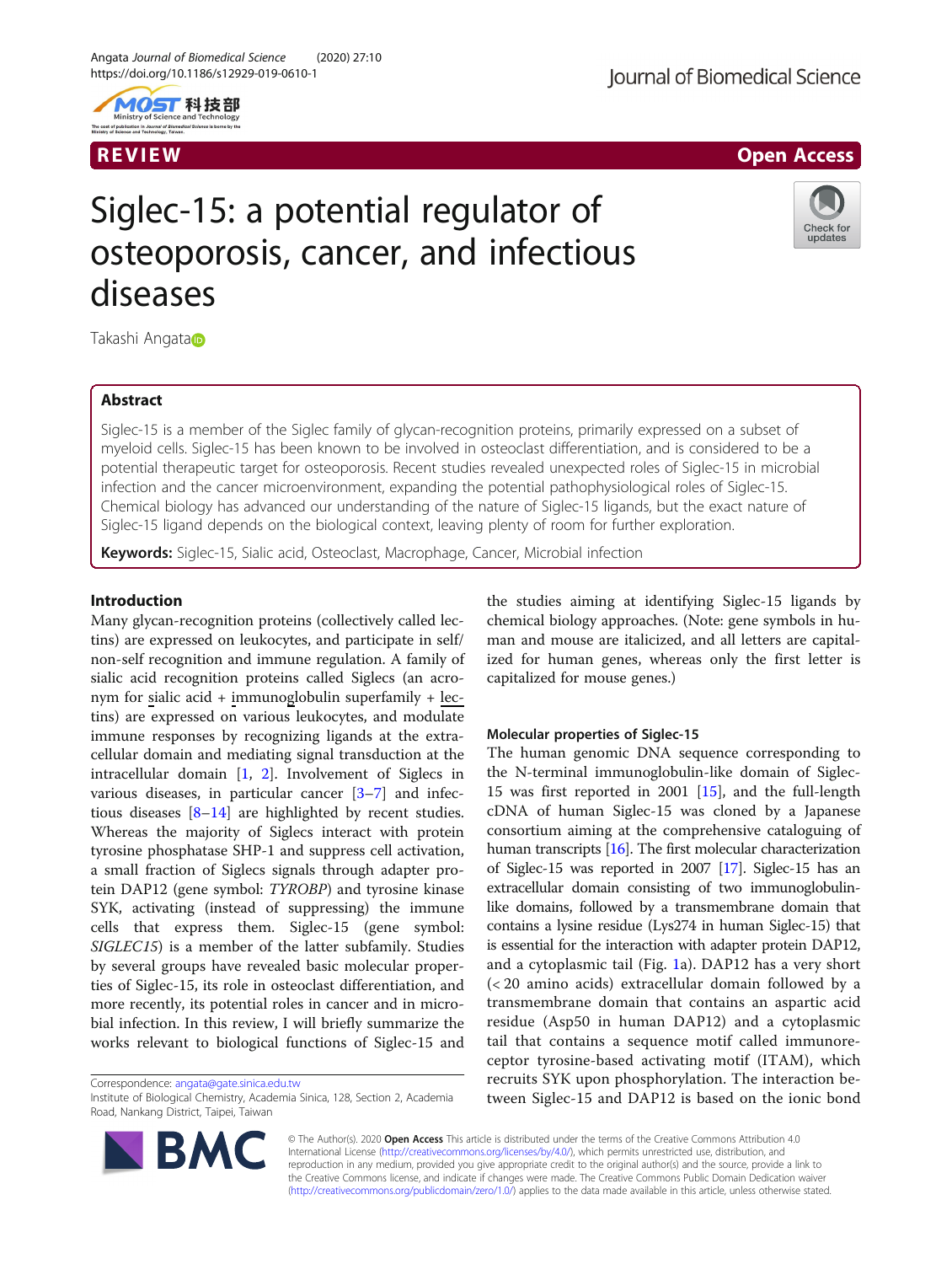<span id="page-1-0"></span>

at the transmembrane domains, as is the case with many other receptors that associate with DAP12.

Siglec-15 was shown to bind preferentially to sialyl-Tn (Neu5Ac $\alpha$ 2–6GalNAc $\alpha$ 1-; Fig. [2a](#page-2-0)) structure [[17](#page-5-0)], although the variety of glycan structures used in the study was very limited. The glycan binding activity of human Siglec-15 was much weaker than that of mouse Siglec-15. Siglec-15 associated with an adapter protein DAP12, and also showed weak interaction with another adapter protein DAP10 in an artificial experimental system (overexpression of Siglec-15 and DAP10 in 293 T cell line); however, in vivo relevance of the latter finding is unknown. Using polyclonal antibody, Siglec-15 was found to be expressed in a subset of the cells that express DC-SIGN (a macrophage/dendritic cell marker) in human spleen and lymph nodes [\[17](#page-5-0)]. These findings implied that Siglec-15 may play a role in myeloid cells, but the in vivo role of Siglec-15 was unknown. The breakthrough discovery was brought about by several groups that independently revealed the role of Siglec-15 in osteoclast differentiation.

## Siglec-15 in osteoclast differentiation

Osteoclasts are multi-nucleated cells of myeloid lineage involved in bone resorption and remodeling. During bone remodeling, homeostasis is maintained by the resorption (bone breakdown) activity of osteoclasts, and the ossification (new bone formation) activity of osteoblasts. Osteoclast differentiation is primarily driven by the receptor activator of NF-κB (RANK) signaling pathway, which is triggered by the binding of RANK ligand (RANKL) produced by osteoblasts [\[22\]](#page-5-0). Osteoclast maturation requires auxiliary signaling through adapter proteins DAP12 and/or FcRγ  $[23, 24]$  $[23, 24]$  $[23, 24]$  $[23, 24]$ , and several receptors on osteoclasts (e.g., TREM2 [[25,](#page-5-0) [26\]](#page-5-0) and OSCAR [\[27](#page-5-0)]) were found to interact with these adapter proteins and participate in osteoclast differentiation.

The involvement of Siglec-15 in osteoclast differentiation in vitro was reported by two groups [[28](#page-5-0), [29](#page-5-0)]. Hiruma and colleagues [[28](#page-5-0)] identified SIGLEC15 as a gene highly expressed on giant cell tumor of bone, which resembles osteoclasts. By using polyclonal antibody against Siglec-15, they demonstrated that the antibody suppressed osteoclast differentiation of RAW264.7 mouse macrophage cell line (often used as an osteoclast precursor model), mouse bone marrow macrophages, and human osteoclast precursors [[28](#page-5-0)]. Working independently, Ishida-Kitagawa and colleagues [[29](#page-5-0)] found that Siglec-15 mRNA transcription is upregulated by transcription factor NFAT2, which is activated by RANK signaling. They demonstrated that Siglec-15 associates with DAP12 and signals through SYK, and the recognition of sialylated ligand by Siglec-15 is essential for osteoclast differentiation.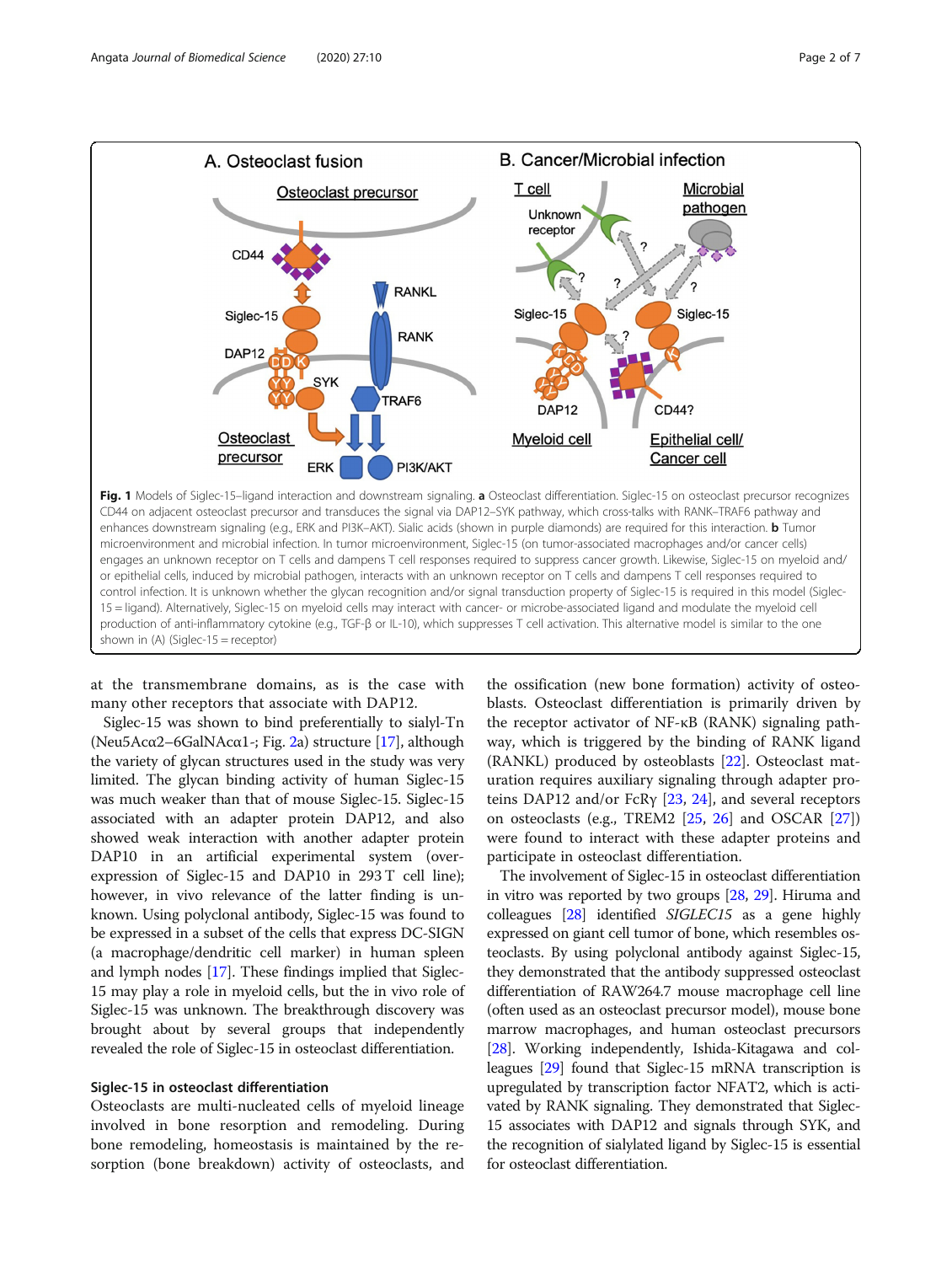<span id="page-2-0"></span>

These in vitro findings were soon verified in vivo using genetically modified mice. Hiruma and colleagues reported that Siglec15 null mice showed mild osteopetrosis (increased bone mass) in trabecular bones (i.e., porous, spongy bones) and reduced urinary deoxypyridinoline (a systemic marker of bone resorption), indicating reduced osteoclast activity [\[30\]](#page-6-0). However, the number of osteoclasts expressing lineage-specific marker (tartrateresistant acid phosphatase, TRAP) was not reduced in the null mice. Takahata's group, using another line of Siglec15 null mice, demonstrated that their null mice also show mild osteopetrosis in trabecular bones [\[31](#page-6-0)], confirming the findings by Hiruma's group. They further reported that the number of osteoclasts per bone surface was similar between wild-type and Siglec15 null mice at primary spongiosa, whereas that at the secondary spongiosa was lower in the null mice (primary and secondary spongiosa represent different stages of bone calcification

on cartilage, with the latter being more advanced). The difference between the primary and secondary spongiosa is explained by the presence of another ligand–receptor system (i.e. collagen–OSCAR•FcRγ [[27\]](#page-5-0)) promoting osteoclast differentiation in primary spongiosa. In vitro, the bone marrow macrophages from Siglec15 null mice failed to form multinucleated mature osteoclasts [[30](#page-6-0), [31\]](#page-6-0). These phenotypes resembled those of Tyrobp null (i.e., DAP12-deficient) mice [\[32](#page-6-0), [33\]](#page-6-0), implying that Siglec-15 may be a primary DAP12-associated receptor involved in osteoclast differentiation in mice.

These findings also implied that Siglec-15 may be a therapeutic target for the osteoclast-mediated diseases. Takahata's group found that Siglec15 null female mice are resistant to osteoporosis induced by ovariectomy (i.e., estrogen deficiency) [[34\]](#page-6-0). Although Siglec-15 was localized intracellularly in human myeloid cells in lymph node and spleen [[17\]](#page-5-0), it is expressed on the cell surface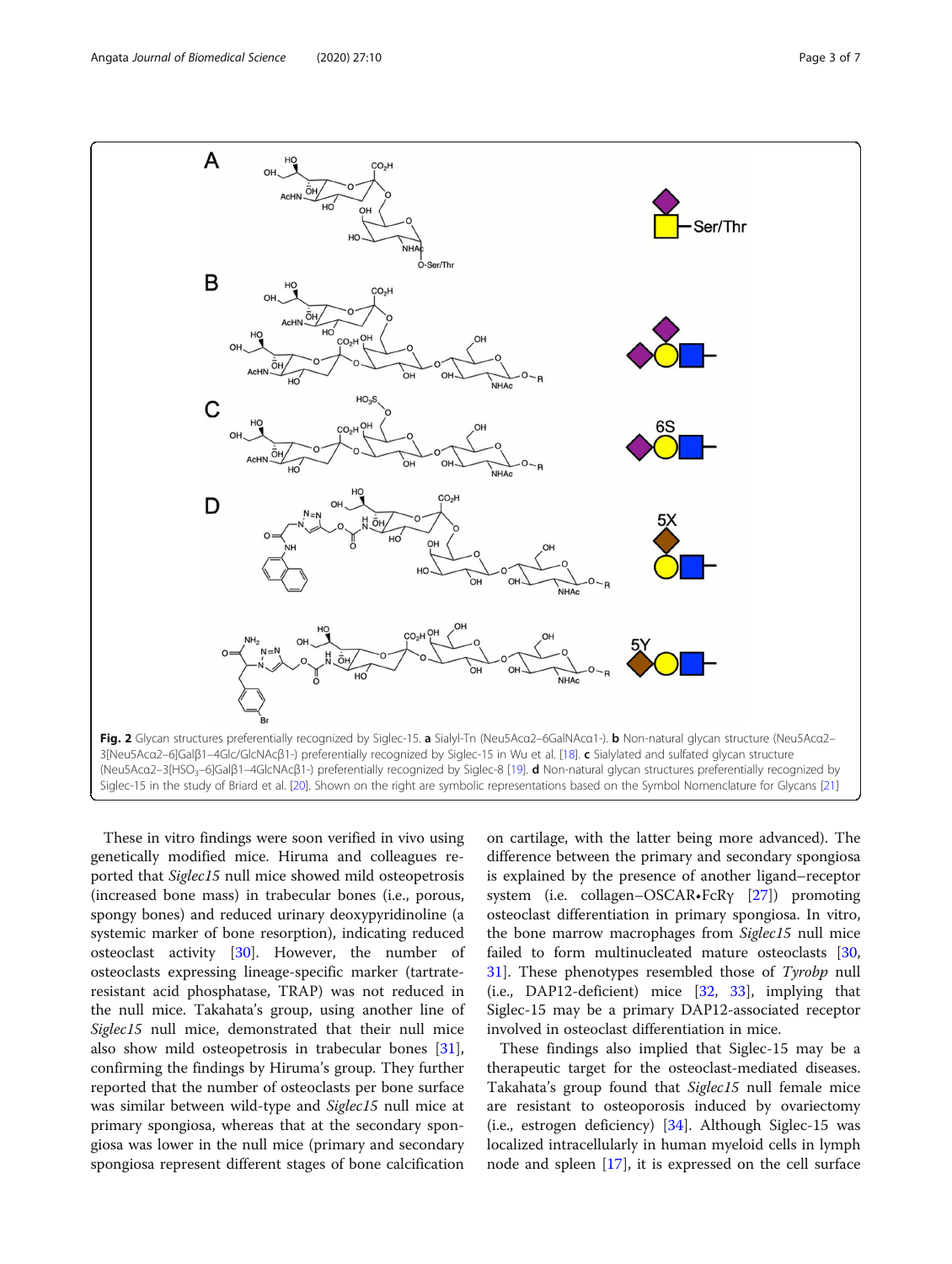of osteoclasts [\[28](#page-5-0), [29,](#page-5-0) [31,](#page-6-0) [35](#page-6-0)], allowing antibodymediated therapeutic targeting. Tremblay and colleagues explored this possibility by developing monoclonal antibodies against Siglec-15 and demonstrating that in vivo administration of the antibody inhibited osteoclast differentiation and increased bone mass in healthy young mice [[35\]](#page-6-0). Similar findings were reported by Takahata's group using healthy young rats [\[36](#page-6-0)]. Taken together, these works suggested that Siglec-15 may be a therapeutic target for osteoporosis. Takahata and colleagues also reported that Siglec-15 may play a role in bone destruction in antigen-induced arthritis of mice (a model of rheumatoid arthritis), but not in joint destruction [\[37\]](#page-6-0).

How does Siglec-15 modulate osteoclast differentiation? Siglec-15 appears to enhance phosphorylation of some key signal transducers, such as serine/threonine kinases ERK and AKT and phosphoinositide 3-kinase (PI3K), downstream of RANK–TRAF6 pathway [\[31,](#page-6-0) [35](#page-6-0)]. Thus, Siglec-15•DAP12–Syk pathway appear to crosstalk with RANK–TRAF6 pathway (Fig. [1](#page-1-0)a). How exactly this leads to altered osteoclast gene expression is not yet understood, as Siglec-15 deficiency does not influence the transcriptional regulation by NFATc1 [[29,](#page-5-0) [31](#page-6-0)] or NFκB [\[31](#page-6-0)], two key transcriptional regulators of osteoclast differentiation. It is also worth noting that, although pathologic osteoclastogenesis induced by TNFα (a homolog of RANKL, signaling through TNFR–TRAF2 pathway) is also impaired in Siglec15 deficient mice, ERK/PI3K/AKT phosphorylation in the TNFα-induced osteoclasts appear to be unchanged [\[34](#page-6-0)], implying the presence of yet unknown signaling pathway modulated by Siglec-15. How Siglec-15 modulates cytoskeletal rearrangement (actin ring formation) in osteoclast is also not understood.

Although the results from in vivo rodent models and in vitro human cell culture models are convincing, the involvement of Siglec-15 in human osteoclast differentiation in vivo has not been formally demonstrated. A study to show the association of a SIGLEC15 polymorphism or deficiency with osteoclast-mediated human pathology, as was the case with TREM2 deficiency (which causes polycystic lipomembranous osteodysplasia with sclerosing leukoencephalopathy, aka Nasu-Hakola disease [\[25](#page-5-0), [26](#page-5-0), [38\]](#page-6-0)), is awaited.

#### Siglec-15 in tumor immunity

Given that Siglec-15 recognizes sialyl-Tn structure [\[17](#page-5-0)], which is a well-known tumor-associated carbohydrate antigen [\[39\]](#page-6-0), and macrophages play major roles in tumor immunity [\[40](#page-6-0)–[42\]](#page-6-0), it appeared logical to ask whether Siglec-15 is expressed on tumor-associated macrophages and plays a role in the tumor microenvironment. We found that Siglec-15 is induced by M-CSF (a cytokine inducing alternative activation/polarization of macrophages), and is

expressed on tumor-associated macrophages [\[43\]](#page-6-0). Coculture of sialyl- $Tn^{+}$  cancer cell line and M-CSF–induced human macrophages or Siglec-15<sup>+</sup> myeloid cell line enhanced the myeloid cell production of TGF-β (a pleiotropic cytokine that promotes epithelial-mesenchymal transition and metastasis of cancer cells) [[43](#page-6-0)], which was dependent on DAP12 and SYK. These findings suggested that Siglec-15 may play a role in tumor microenvironment, but in vivo proof was lacking.

A recent study by Lieping Cheng's group revealed a role of Siglec-15 in tumor [[44\]](#page-6-0). They showed that Siglec-15 protein suppressed T cell proliferation and activation in vitro, which was verified in vivo using Siglec-15 deficient mice. T cell suppression appears to depend on IL-10, although whether IL-10 is produced by myeloid cells or T cells was not addressed. They also found that Siglec-15 is expressed on tumor cells and/or tumorassociated stromal cells (including tumor-associated macrophages) in non-small cell lung carcinoma clinical samples. In a mouse melanoma model (B16 cell line over-expressing GM-CSF, a cytokine involved in myeloid cell recruitment to tumor), Siglec-15 deficiency promoted T cell responses, better tumor control and overall survival. Siglec-15 targeting with monoclonal antibody in wild-type mice reversed the T cell suppression, attenuating cancer growth. In this disease model, Siglec-15 plays a role as a "ligand" for an unknown inhibitory receptor on cytotoxic T cells, in much the same way as PD-L1 (aka B7-H1, CD274) on cancer cells or tumor stroma engages immune checkpoint molecule PD-1 on T cells (Fig. [1](#page-1-0)b) [[45](#page-6-0)–[47\]](#page-6-0). Of note, although Siglec-15 does not show particularly close similarity with "B7 family" of immunoregulatory molecules, the expression of Siglec-15 (which was suppressed by interferon-γ) was inversely correlated with that of PD-L1 (which was induced by interferon-γ), implying that Siglec-15 targeting may be a complementary approach for the cancer patients who are refractory to PD-1/PD-L1–targeting therapies [\[44](#page-6-0)]. Whether sialic acid is required for the interaction between Siglec-15 (on cancer cells or stromal cells) and its "receptor" on T cells in tumor microenvironment is an open question. In this respect, a recent report on the suppression of cancer cell phagocytosis by macrophages via interaction between CD24 and Siglec-10 (on cancer cells and tumor-associated macrophages, respectively) may provide an insight. This study demonstrated that CD24–Siglec-10 interaction apparently does not require sialic acids, while the removal of sialic acids from cancer cells also enhances phagocytosis by macrophages inde-pendent of CD24 [\[48](#page-6-0)]. Thus, as glycan-independent Siglec function via protein–protein interaction is possible, a careful study would be required to tease apart glycan-dependent and -independent components in Siglec-15 functions.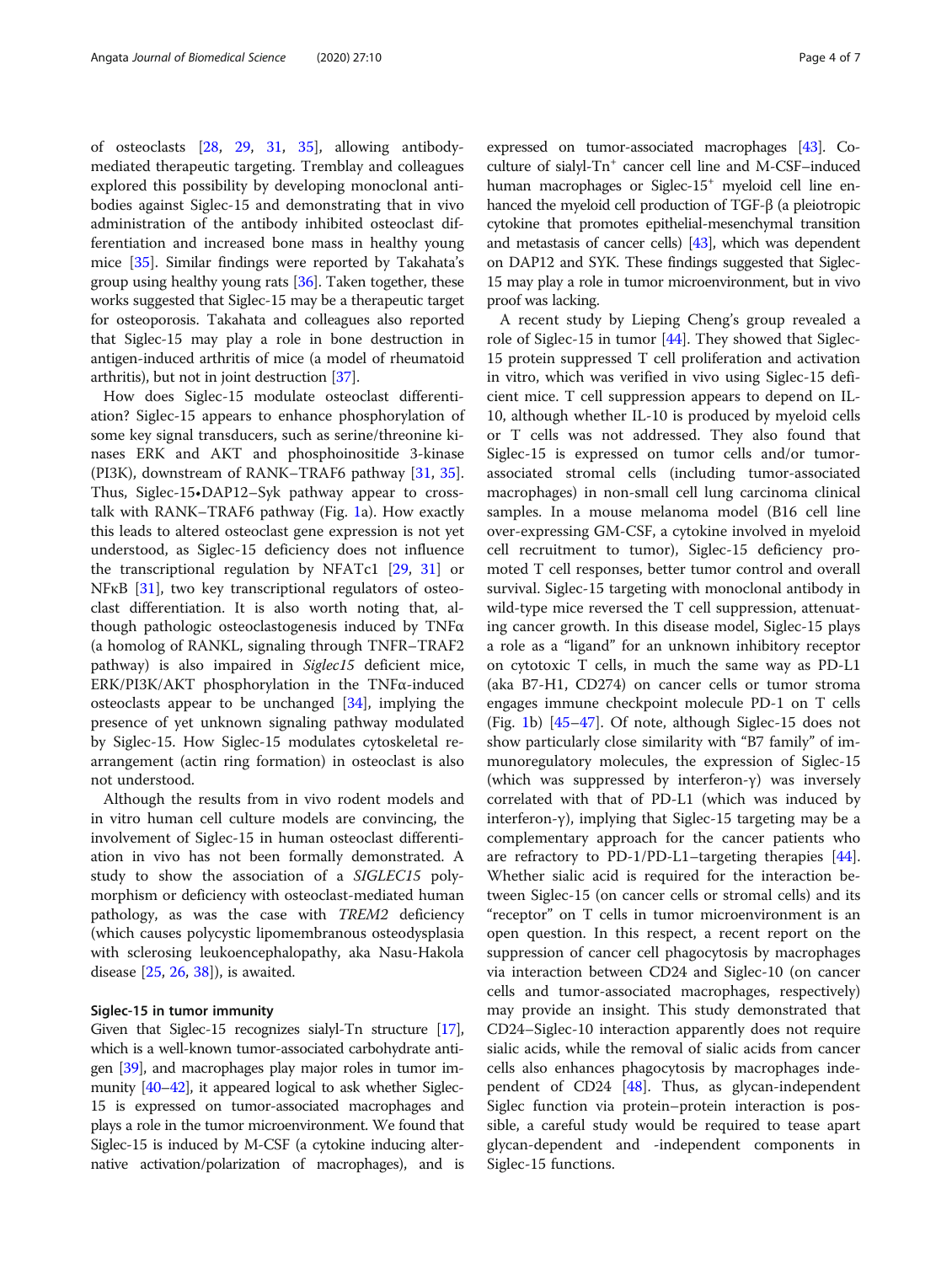#### Siglec-15 in infectious diseases

In addition to the role of Siglec-15 in tumor microenvironment, two recent papers revealed the potential role of Siglec-15 in microbial infections. First, a multi-modal analysis of recurrent vulvovaginal infection by Candida albicans (including whole exome sequencing of European females, 155 cases and 172 controls) revealed that a SIGLEC15 polymorphism (rs2919643 C, Phe273Leu) is a risk allele for the phenotype. Peripheral blood mononuclear cells (PBMCs) from donors with the risk allele, upon incubation with C.albicans, produced more T cell cytokines (e.g., IL-17, IL-22, and interferon-γ) than those from the donors without risk allele. The authors also found that human blood myeloid cells and a human vaginal epithelial cell line (in vitro), as well as mouse vaginal epithelial cells (in vivo), upregulate Siglec-15 mRNA upon C.albicans stimulation. These results imply that C.albicans induce Siglec-15 expression on myeloid cells (and/or epithelial cells), which in turn modulates T cell activity, a pattern that resembles how Siglec-15 operates in tumor microenvironment (Fig. [1b](#page-1-0)). As Phe273 is located adjacent to the Lys274 interacting with DAP12, this polymorphism may influence the signal transduction by Siglec-15. The authors showed that Siglec-15 directly binds C.albicans, and pre-treatment of C.albicans with sialidase altered the responses (reactive oxygen and cytokine productions) of PBMCs from healthy donors [\[49\]](#page-6-0). In this regard, although the presence of sialic acid on C.albicans have been reported [\[50\]](#page-6-0), the genome of C.albicans does not appear to contain the homologs of the genes involved in the biosynthesis of sialic acid in bacteria and deuterostomes [[51](#page-6-0)]. Sialic acid may be synthesized by a unique mechanism or acquired from the environment by *C.albicans*.

Another recent association study (involving 114 pairs of pulmonary tuberculosis patients and their asymptomatic household contacts in West Bengal, India) showed that another SIGLEC15 polymorphism (rs61104666 A, synonymous substitution at Glu292) is associated with pulmonary tuberculosis [\[52](#page-6-0)]. The influence of this polymorphism on Siglec-15 protein is unknown, while it appears to be in linkage disequilibrium with the SNP rs2919643 in Europeans [[49](#page-6-0)] and many other non-African populations (according to 1000 Genomes data). Whereas Mycobacterium tuberculosis is not known to express sialic acids, if M.tuberculosis induces the expression of Siglec-15 on myeloid cells, which in turn modulate T cell responses, this genotype–phenotype association may be explained by a similar mechanism implied for cancer immunity and *Candida* infection (Fig. [1](#page-1-0)b). In addition, M.tuberculosis infection of macrophages causes the formation of giant multinucleated cells called granuloma. If the granuloma formation is mediated by macrophage fusion (as traditionally assumed, which is now challenged [\[53\]](#page-6-0)), Siglec-15 might participate in this process as it does in osteoclast fusion.

#### Siglec-15 ligands

The involvement of sialic acids in osteoclast differentiation was demonstrated by Takahata's group even before Siglec-15 was found [\[54\]](#page-6-0). To identify the sialylated glycoprotein on osteoclast precursors serving as a ligand for Siglec-15, we developed a method to introduce biotin label into the protein ligands of Siglecs using tyramide radicalization principle [[55](#page-6-0)]. In brief, cells that express Siglec-15 ligand are incubated with a recombinant Siglec-15 probe coupled with peroxidase, which generates short-lived biotintyramide radical that reacts with tyrosine residue in the vicinity to yield a stable adduct. Using this method, we identified CD44, a heavily glycosylated protein, as a ligand for Siglec-15 on RAW264.7 cells. Knockdown of CD44 in RAW264.7 cells reduced the Siglec-15 binding and attenuated cell fusion. This finding also implies that CD44 may be a cancer cell-associated ligand for Siglec-15, as CD44 is highly expressed on many types of solid tumor [\[56,](#page-6-0) [57](#page-6-0)]. However, whether CD44 is a T cell ligand (or rather, "receptor") for Siglec-15 in tumor microenvironment is unknown.

As mentioned above, although sialyl-Tn (Fig. [2](#page-2-0)a) is a preferred ligand for Siglec-15 [[17](#page-5-0)], the glycan probes used in the study was limited. We therefore attempted to expand the repertoire of glycans to be probed, in collaboration with Dr. Chun-Cheng Lin (National Tsing Hua University) [\[18\]](#page-5-0). We observed decent binding of Siglec-15 to oligosaccharide Neu5Acα2–3[Neu5Acα2–6]Galβ1–4Glc/ GlcNAcβ1- (Fig. [2](#page-2-0)b), whose presence in mammals has not been reported. Curiously, this oligosaccharide was also a good ligand for some other Siglecs (Siglec-7/9/14) [[18](#page-5-0)]. Although biological significance of this finding is unknown, it was reported that sialylated and sulfated oligosaccharide (Neu5Acα2–3[HSO<sub>3</sub>–6]Galβ1–4GlcNAcβ1-; Fig. [2](#page-2-0)c) resembling these oligosaccharides is a preferred ligand for Siglec-8 [[19\]](#page-5-0), and such structure may be present on keratan sulfate in cartilage [\[58](#page-6-0)]. It would be of interest to test whether this sialylated and sulfated glycan structure is recognized by Siglec-15. Thus, the exact structure of biologically relevant glycan that is preferentially recognized by Siglec-15 is still not fully understood.

The glycans preferentially recognized by Siglec-15 were also sought with a novel approach called "cellbased glycan array" by Macauley and Wu [\[20](#page-5-0)]. They introduced a sialic acid derivative with an alkyne group (i.e., C5-substituted with N-propargyloxycarbonyl group) by sialyltransferases (ST6Gal-I or ST3Gal-IV) into the cell surface glycoconjugates of a sialic acid-deficient cell line. The sialic acid structures were diversified with a library of small chemical compounds with azide group by click chemistry. They found some sialic acid derivatives were particularly good ligands for Siglec-15 (Fig. [2](#page-2-0)d)  $[20]$  $[20]$ . (A similar approach was also developed by another group [\[59,](#page-6-0) [60](#page-6-0)], but Siglec-15 was not screened in their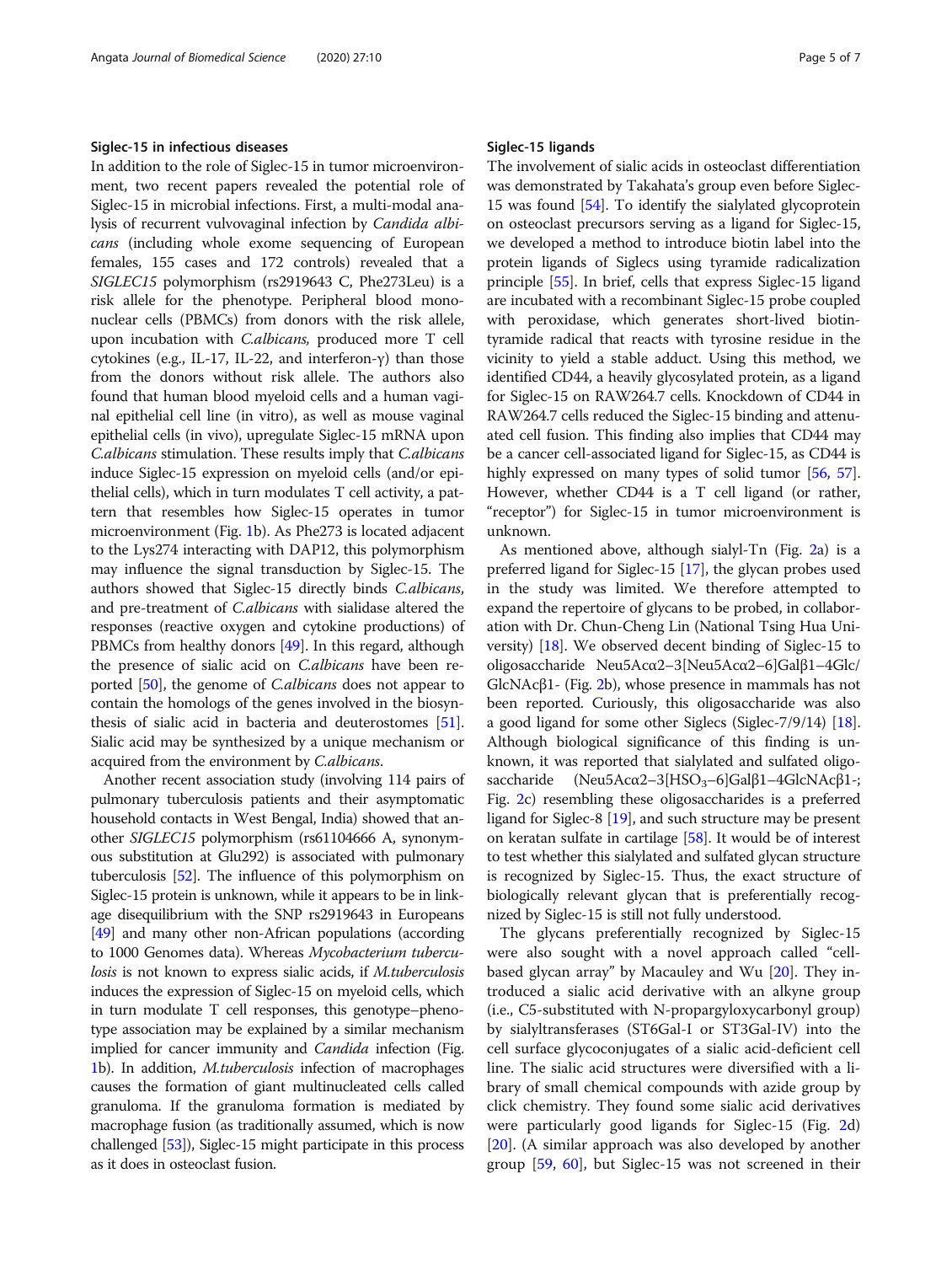<span id="page-5-0"></span>studies.) Together, these studies demonstrated how chemical biology can guide the discovery of specific and high-affinity inhibitor for Siglec-15 and other Siglecs. Further studies to identify the glycan structure(s) preferentially recognized by Siglec-15, as well as structural diversification of such glycans in combination with structure–activity relationship analysis, may eventually lead to potent Siglec-15 inhibitors with translational potential.

## Conclusion

Exciting new studies revealed the biological roles of Siglec-15 not only in osteoclast differentiation but also in tumor microenvironment and microbial infections. Although the exact mechanism by which Siglec-15 regulates tumor immunity and microbial infection is incompletely understood, the published data appear to imply that Siglec-15 may engage some protein "receptor" on T cells and dampen T cell responses (Fig. [1](#page-1-0)b). Future study to reveal the interacting partner on T cells for Siglec-15 with chemical biology tools would further advance our understanding of how Siglec-15 works, and how to utilize this knowledge for therapeutic gain.

#### Acknowledgments

The author thanks Ms. Kaia Gerlovin for English editing.

#### Authors' contributions

TA analyzed the literature and wrote the manuscript. The author read and approved the final manuscript.

#### Funding

The author is grateful for the supports from the Ministry of Science and Technology, Taiwan [MOST 107–2311-B-001-034] and from Academia Sinica, Taiwan [AS-SUMMIT-108].

### Availability of data and materials

Not applicable.

Ethics approval and consent to participate Not applicable

#### Consent for publication Not applicable.

## Competing interests

The author declare that he has no competing interests.

#### Received: 11 September 2019 Accepted: 19 December 2019 Published online: 03 January 2020

#### References

- 1. Crocker P, Paulson J, Varki A. Siglecs and their roles in the immune system. Nat Rev Immunol. 2007;7(4):255–66.
- Macauley M, Crocker P, Paulson J. Siglec-mediated regulation of immune cell function in disease. Nat Rev Immunol. 2014;14(10):653–66.
- 3. Hudak J, Canham S, Bertozzi C. Glycocalyx engineering reveals a Siglec-based mechanism for NK cell immunoevasion. Nat Chem Biol. 2014;10(1):69–75.
- 4. Jandus C, Boligan K, Chijioke O, Liu H, Dahlhaus M, Demoulins T, et al. Interactions between Siglec-7/9 receptors and ligands influence NK celldependent tumor immunosurveillance. J Clin Invest. 2014;124(4):1810–20.
- 5. Beatson R, Tajadura-Ortega V, Achkova D, Picco G, Tsourouktsoglou TD, Klausing S, et al. The mucin MUC1 modulates the tumor immunological microenvironment through engagement of the lectin Siglec-9. Nat Immunol. 2016;17(11):1273–81.
- 6. Stanczak MA, Siddiqui SS, Trefny MP, Thommen DS, Boligan KF, von Gunten S, et al. Self-associated molecular patterns mediate cancer immune evasion by engaging Siglecs on T cells. J Clin Invest. 2018;128(11):4912–23.
- 7. Adams OJ, Stanczak MA, von Gunten S, Laubli H. Targeting sialic acid-Siglec interactions to reverse immune suppression in cancer. Glycobiology. 2018; 28(9):640–7.
- 8. Ali S, Fong J, Carlin A, Busch T, Linden R, Angata T, et al. Siglec-5 and Siglec-14 are polymorphic paired receptors that modulate neutrophil and amnion signaling responses to group B Streptococcus. J Exp Med. 2014;211(6):1231–42.
- 9. Angata T, Ishii T, Motegi T, Oka R, Taylor R, Soto P, et al. Loss of Siglec-14 reduces the risk of chronic obstructive pulmonary disease exacerbation. Cell Mol Life Sci. 2013;70(17):3199–210.
- 10. Carlin A, Chang Y, Areschoug T, Lindahl G, Hurtado-Ziola N, King C, et al. Group B Streptococcus suppression of phagocyte functions by proteinmediated engagement of human Siglec-5. J Exp Med. 2009;206(8):1691–9.
- 11. Carlin A, Uchiyama S, Chang Y, Lewis A, Nizet V, Varki A. Molecular mimicry of host sialylated glycans allows a bacterial pathogen to engage neutrophil Siglec-9 and dampen the innate immune response. Blood. 2009;113(14):3333–6.
- 12. Chang Y, Olson J, Beasley F, Tung C, Zhang J, Crocker P, et al. Group B streptococcus engages an inhibitory Siglec through sialic acid mimicry to blunt innate immune and inflammatory responses in vivo. PLoS Pathog. 2014;10(1):e1003846.
- 13. Chang YC, Nizet V. The interplay between Siglecs and sialylated pathogens. Glycobiology. 2014;24(9):818–25.
- 14. Schwarz F, Landig CS, Siddiqui S, Secundino I, Olson J, Varki N, et al. Paired Siglec receptors generate opposite inflammatory responses to a humanspecific pathogen. EMBO J. 2017;36(6):751–60.
- 15. Angata T, Varki N, Varki A. A second uniquely human mutation affecting sialic acid biology. J Biol Chem. 2001;276:40282–7.
- 16. Ota T, Suzuki Y, Nishikawa T, Otsuki T, Sugiyama T, Irie R, et al. Complete sequencing and characterization of 21,243 full-length human cDNAs. Nat Genet. 2004;36(1):40–5.
- 17. Angata T, Tabuchi Y, Nakamura K, Nakamura M. Siglec-15: an immune system Siglec conserved throughout vertebrate evolution. Glycobiology. 2007;17(8):838–46.
- 18. Wu HR, Anwar MT, Fan CY, Low PY, Angata T, Lin CC. Expedient assembly of oligo-LacNAcs by a sugar nucleotide regeneration system: finding the role of tandem LacNAc and sialic acid position towards siglec binding. Eur J Med Chem. 2019;180:627–36.
- 19. Bochner B, Alvarez R, Mehta P, Bovin N, Blixt O, White J, et al. Glycan array screening reveals a candidate ligand for Siglec-8. J Biol Chem. 2005;280(6): 4307–12.
- 20. Briard JG, Jiang H, Moremen KW, Macauley MS, Wu P. Cell-based glycan arrays for probing glycan-glycan binding protein interactions. Nat Commun. 2018;9(1):880.
- 21. Neelamegham S, Aoki-Kinoshita K, Bolton E, Frank M, Lisacek F, Lutteke T, et al. Updates to the symbol nomenclature for Glycans guidelines. Glycobiology. 2019;29(9):620–4.
- 22. Suda T, Takahashi N, Udagawa N, Jimi E, Gillespie MT, Martin TJ. Modulation of osteoclast differentiation and function by the new members of the tumor necrosis factor receptor and ligand families. Endocr Rev. 1999;20(3):345–57.
- 23. Takayanagi H. Osteoimmunology: shared mechanisms and crosstalk between the immune and bone systems. Nat Rev Immunol. 2007;7(4):292–304.
- 24. Humphrey MB, Nakamura MC. A comprehensive review of immunoreceptor regulation of osteoclasts. Clin Rev Allergy Immunol. 2016;51(1):48–58.
- 25. Cella M, Buonsanti C, Strader C, Kondo T, Salmaggi A, Colonna M. Impaired differentiation of osteoclasts in TREM-2-deficient individuals. J Exp Med. 2003;198(4):645–51.
- 26. Paloneva J, Mandelin J, Kiialainen A, Bohling T, Prudlo J, Hakola P, et al. DAP12/TREM2 deficiency results in impaired osteoclast differentiation and osteoporotic features. J Exp Med. 2003;198(4):669–75.
- 27. Barrow AD, Raynal N, Andersen TL, Slatter DA, Bihan D, Pugh N, et al. OSCAR is a collagen receptor that costimulates osteoclastogenesis in DAP12-deficient humans and mice. J Clin Invest. 2011;121(9):3505–16.
- 28. Hiruma Y, Hirai T, Tsuda E. Siglec-15, a member of the sialic acid-binding lectin, is a novel regulator for osteoclast differentiation. Biochem Biophys Res Commun. 2011;409(3):424–9.
- 29. Ishida-Kitagawa N, Tanaka K, Bao X, Kimura T, Miura T, Kitaoka Y, et al. Siglec-15 protein regulates formation of functional osteoclasts in concert with DNAX-activating protein of 12 kDa (DAP12). J Biol Chem. 2012;287(21): 17493–502.